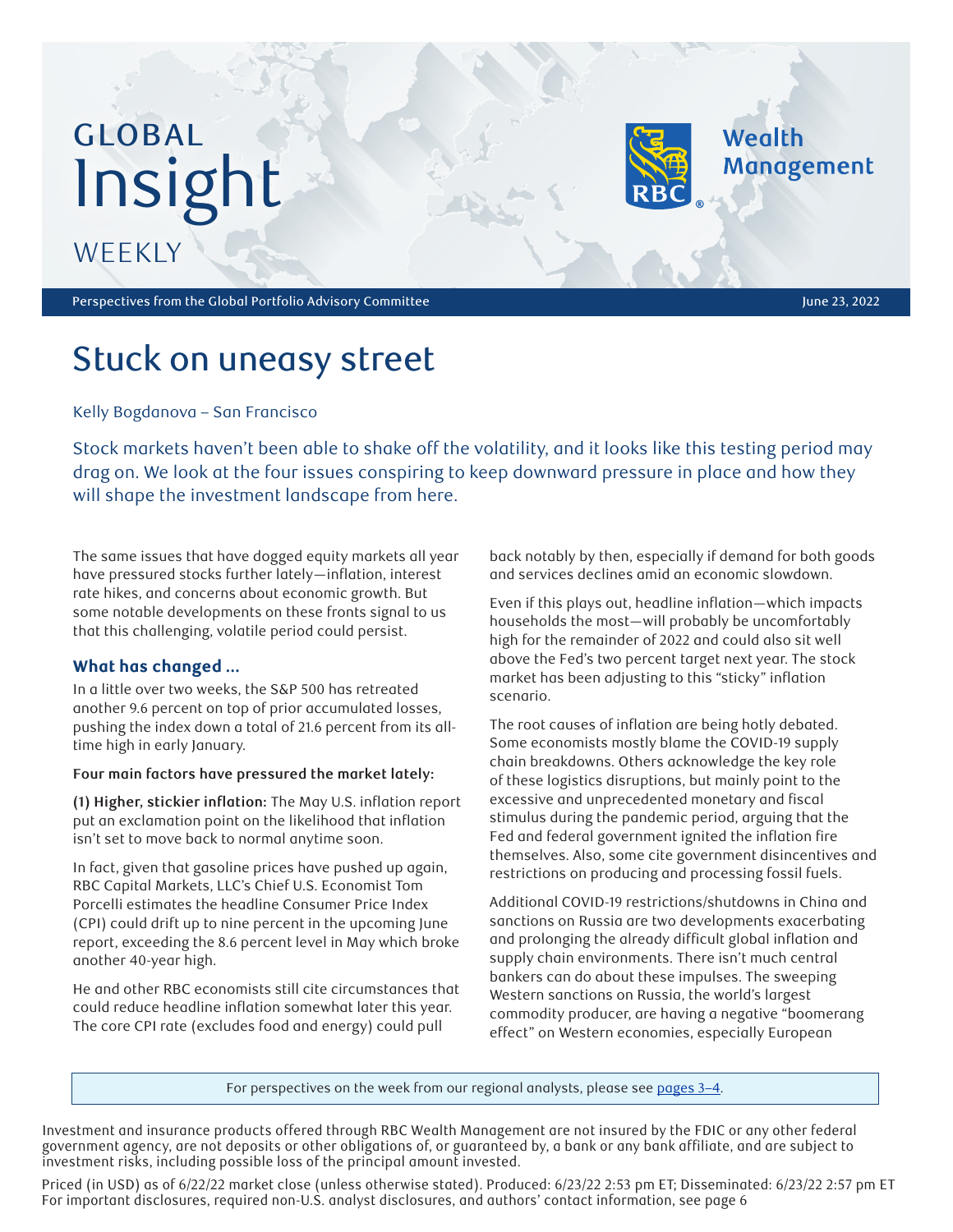countries. Officials who enthusiastically put the sanctions in place—perhaps without fully gauging the consequences for households and businesses—seem loathe to reverse course.

**(2) More aggressive, front-end loaded rate hikes:** It should be no surprise the Fed has signaled it plans to hike rates aggressively again at its July meeting largely due to persistently high inflation and the upward drift in consumers' medium-term inflation expectations. Following 150 basis points (bps) of rate hikes so far this year, the bond market is currently pricing in roughly another 175 bps of tightening through year-end, which would take the fed funds rate up to 3.5 percent. And it's not just the Fed that is slamming on the brakes—central banks in most developed countries are hiking rates aggressively too. The pace is at roughly four times the typical speed. All of this raises another concern …

**(3) Greater risk of recession:** While a U.S. recession looked like a relatively moderate risk in the eyes of RBC's economists just a few weeks ago, this is no longer the case. RBC Global Asset Management Inc. Chief Economist Eric Lascelles recently wrote, "There are a significant number of rules of thumb that suggest a recession is more likely than not over the coming two years. Rate hiking cycles have a strong association with subsequent recessions. A spike in oil prices, as recently occurred, is also associated with subsequent recessions. Lastly, past bouts of inflation this high have all resolved via recession … Historically, when central banks around the world are hiking rates in synchronized fashion, economic activity has weakened significantly with a lag of 10 months. The intensity of the tightening is now consistent with recession."

**(4) A potential hit to earnings growth:** If the U.S. economy stumbles or contracts, we would expect corporate earnings to take a hit. In previous recessions, the median S&P 500 earnings decline was 13 percent, although it varied widely and the earnings declines surrounding the three recessions since 2001 were greater.

S&P 500 consensus earnings estimates of Wall Street industry analysts are currently not factoring this in. The consensus forecast is for \$230 per share in 2022 (10 percent growth compared to 2021), and \$252 per share in 2023, according to Refinitiv I/B/E/S. Earnings estimates have drifted higher since January, and growth this year is forecast to be back-end loaded. If a broad slowdown or a recession unfolds later this year or next, we think these estimates would get a haircut. The process could start soon, during the Q2 earnings season which begins in mid-July. The market may have already begun preparing for downward earnings revisions—as evidenced by the swift selloff in the past couple weeks.

Even though profit estimates are vulnerable to retreating, it's important to consider the impact of inflation on revenues. When the economy slows, sales naturally slow too. But in an inflationary environment, selling *prices* are

#### Dollar value of \$10,000 invested May 2002 to April 2022



Source - RBC Wealth Management, FactSet; returns based on S&P 500 Total Return Index. Past performance is not indicative of future returns; individuals cannot invest directly in an index.

usually elevated for many products and services. So if inflation stays sticky, and a number of large companies continue to benefit from pricing power, aggregate S&P 500 earnings may not retreat as much this cycle as they would during a non-inflationary slowdown or recession.

# **Take the long view on volatility**

Regardless of whether a recession occurs, we think the U.S. equity market is in the process of factoring one in, rather than just pricing in a mere "growth scare." Whereas the previous four growth scares resulted in S&P 500 declines that averaged 17.4 percent, recessions typically produced deeper and longer-lasting downturns. Surrounding 13 U.S. recessions since 1937, the S&P 500 fell 32 percent and the market took a little over a year to bottom, on average. There was a lot of variation in terms of performance and duration, and a number of the recession periods included unique drivers that shaped the market's path.

We think it's a fruitless exercise for long-term investors to try to time the market and pick the bottom. During all except one of the aforementioned recessions, the S&P 500 bottomed before the recession officially ended, and often when the economic headlines were the scariest. Furthermore, being out of the market on big rally days which can occur just as abruptly and unexpectedly as big selloffs—can negatively impact long-term returns, as the chart illustrates.

If recession probabilities continue to rise, we think there could be a longer bout of market volatility and more downside before this episode ends. But with the S&P 500 already down more than 20 percent from its peak, it seems much of the weakness has been priced in.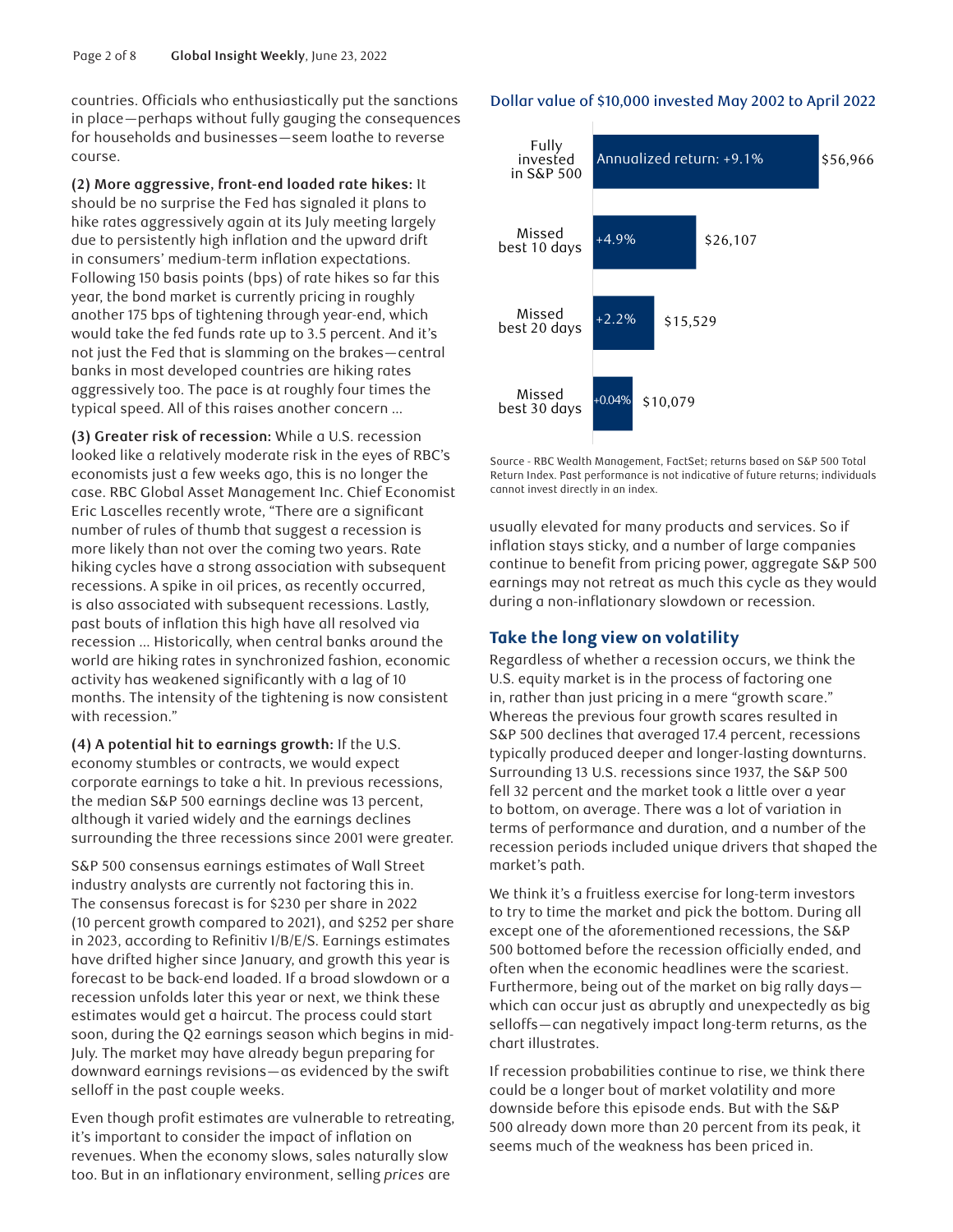#### <span id="page-2-0"></span>UNITED STATES

Atul Bhatia, CFA – Minneapolis

■ Fed Chair Jerome Powell struck a cautious tone **on the U.S. economy during congressional testimony**. Powell emphasized the central bank's focus on curtailing inflation through higher rates, even as he acknowledged the risk of Fed policy tipping the economy into recession. Powell's remarks made clear, however, that the central bank is committed to achieving price stability and that it views entrenched inflation as a more significant long-term concern than failing to achieve a so-called soft landing. He did not directly address the potential for the Fed to repeat a 75 basis points (bps) hike at its next meeting, although he did say that market pricing for the path of rate hikes was "appropriate."

■ Treasury markets responded positively to Powell's **comments**, as bond investors priced in a potential economic contraction helping the Fed's anti-inflation fight; yields fell between 3 and 7 bps, depending on maturity, following his testimony. We expect bond prices to remain volatile as we anticipate market focus to slowly shift from inflation to slowing economic growth, an environment that tends to favor government bonds. The MOVE Index—an options-based measure of future volatility—has increased significantly year to date and is now approaching pandemic-era highs, one indication of the high level of economic and market uncertainty.

■ The U.S. dollar remains strong relative to the **currencies of major trading partners**. The U.S. Dollar Index—a roughly trade-weighted basket—is near the highest levels of at least the past five years with both high relative rates and flight-to-quality buyers helping the greenback's year-to-date rally. The stronger dollar is



#### Economic uncertainty helps push bond volatility higher

Source - RBC Wealth Management, Bloomberg; data through 6/21/22

helpful in the Fed's inflation fight as it allows the U.S. to attract more global supply to meet domestic demand. The U.S. currency rally has created difficulties for energy importers overseas, as they are forced to use more domestic currency to buy dollar-denominated oil and energy assets.

# CANADA

Luis Castillo & Simon Jones – Toronto

■ Canadian CPI inflation is exceeding expectations. With monetary policy at center stage of the investment world, and policymakers focused on the challenge of bringing multi-decade-high inflation back under control, perhaps no single data point is as impactful as the Consumer Price Index (CPI). Canadian headline CPI inflation hit 7.7% y/y in May, 40 basis points above consensus expectations. Food and energy costs (particularly gasoline prices) continued to be major drivers pushing the headline figure higher. That being said, price increases were broad-based, with none of the major categories decreasing in the month. CPI inflation set another new record, rising to its highest level since 1983. But despite inflation running consistently hotter than expected in 2022, the Bank of Canada appears to have regained a great deal of market credibility regarding its inflation-fighting abilities, as inflation breakevens (a market-implied measure of future inflation expectations) have declined meaningfully over the past three months.

■ Retail sales rose 0.9% in April according to Statistics **Canada, topping the agency's preliminary estimate and the 0.8% consensus forecast**. Sales increased in six of 11 subsectors, led by miscellaneous retailers (+11.3%), general merchandise stores (+4.2%), and gasoline stations (+3.0%). Although Statistics Canada does not provide granular detail on the miscellaneous category, it includes a wide variety of retailers such as office supply & stationary stores, pet stores, and pool retailers. Building material & gardening supply dealers (-4.3%) and furniture & home furnishing stores (-1.1%) were the two categories which saw the largest month-over-month declines, as Canadians appear to be taking a breather from their home improvement projects. Despite persistently high inflation, retail sales were equally strong in volume terms, rising 0.9% during the period.

# EUROPE

Thomas McGarrity, CFA & Rufaro Chiriseri, CFA – London

■ Russia has reduced gas supply in recent days, via the **Nord Stream 1 pipeline into Germany, by around 60%**  amidst the ongoing sanctions dispute and EU restrictions on equipment to support pipeline maintenance. Overall gas flows into Europe from Russia are down 55% versus the start of 2022, according to RBC Capital Markets.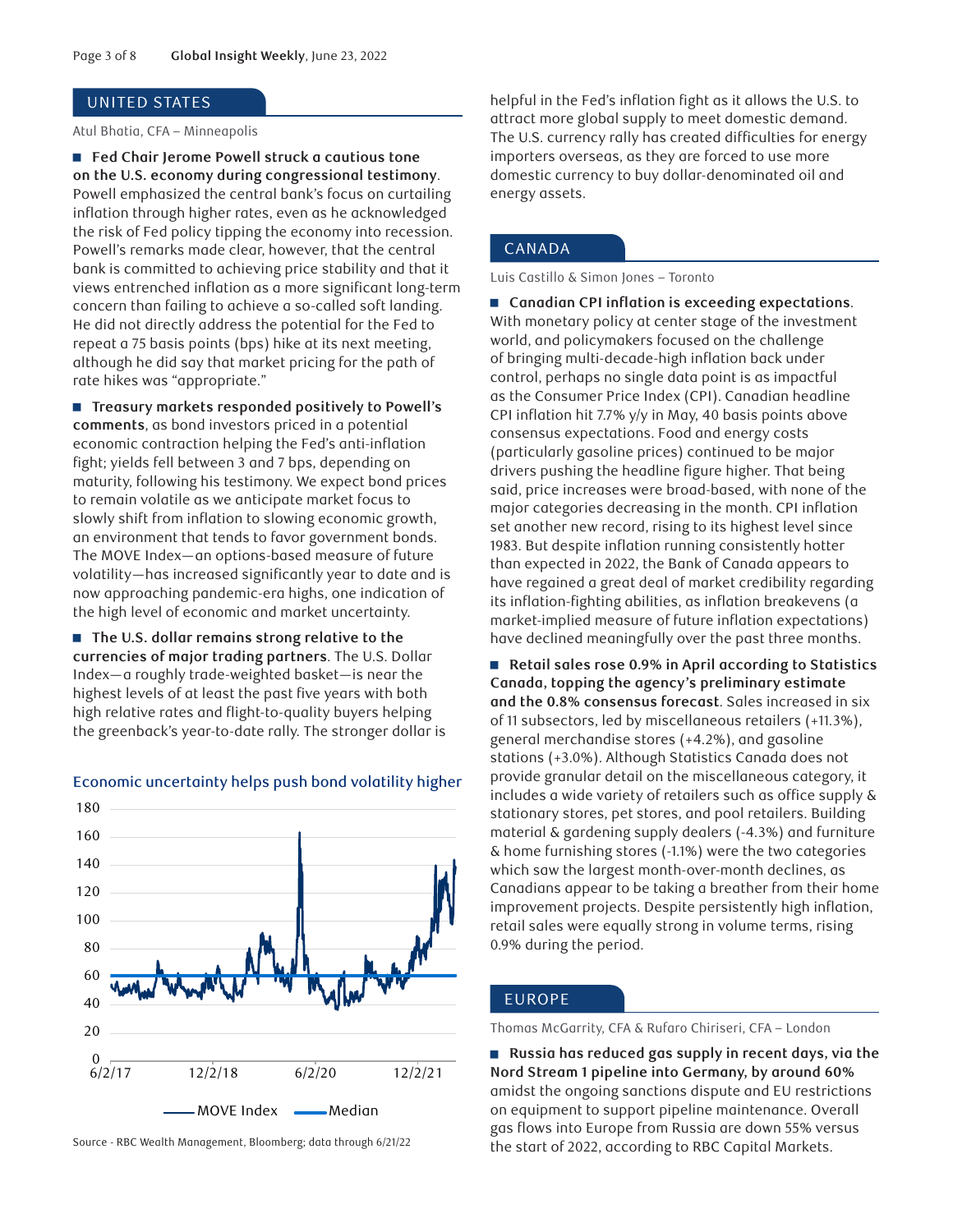■ The further material cut of Russian gas flows has **caused Germany to trigger stage two (the Alert level) of its three-level gas emergency plan**, which indicates a "significant deterioration" of the gas supply situation, but the market being able to cope without "non-market-based measures." Intervention measures, such as rationing gas to industrial customers, would only happen should phase three (the Emergency level) be triggered.

■ Germany's and the EU's gas storage facilities are **currently 58% and 55% full, respectively**. However, the rate of filling through the summer seems likely to slow materially if Russian gas flows continue to be squeezed. Germany's economy minister warned that if gas supplies remain at their current low levels, then the country won't reach its target of getting gas storage up to 90% capacity by December unless additional measures are taken.

■ One implication of the growing gas crisis is that **Germany and other European nations appear to be rethinking coal shutdowns and reopening mothballed coal plants**. While a key element of the REPowerEU plan is to simplify permitting for renewables projects, little appears to have happened in practice on this front.

■ The continued gas supply issues, coupled with **continued supply chain disruptions, are likely key factors** driving the weakening of euro area economic activity indicators and weighing on business sentiment. Despite slowing economic activity, the European Central Bank is set to start hiking the deposit rate next month to combat inflation.

# Higher UK inflation leading to further policy tightening





Source - RBC Wealth Management, Bloomberg; as of 9:02 am ET 6/23/22

■ UK inflation rose to 9.1% y/y in May, in line with **consensus**. The Bank of England (BoE) now expects inflation to reach 11% in October when the energy price cap is reset. BoE Chief Economist Huw Pill recently stated that the central bank will need to raise rates "more aggressively" due to the risk of prices developing a "selfsustaining momentum." He admitted that growth will be sacrificed to combat higher inflation, indicating the delicate balancing act needed in the months ahead.

#### ASIA PACIFIC

Emily Li – Hong Kong

■ The Chinese government stressed the importance **of boosting China's economy**. Pro-growth policies under review include front-loading stimulus to accelerate the implementation of existing policies and enhancing the adjustment of macro policies as part of the effort to keep economic growth within a reasonable range. In addition, on June 21, Finance Minister Liu Kun stated that fiscal spending and the sale of special local government bonds are going to be increased. Banks are also being urged to step up lending for infrastructure projects.

■ The Hong Kong Monetary Authority bought the **local dollar at the fastest pace on record this month to defend its currency from weakness**. Although the total has reached HK\$78.1 billion (equivalent to US\$10 billion), the currency remains at the weak end of the 7.75–7.85 per greenback trading range. The downward pressure on the Hong Kong dollar reflects outflows due to a widening interest-rate gap with the United States.

■ China's semiconductor chip industry recorded the **fastest growth rate in the world despite U.S. sanctions** on local chipmakers/artificial intelligence (AI) players such as Huawei Technologies Co. and Hikvision (002415 CH). Nineteen of the world's 20 fastest-growing chip companies over the past four quarters were from China. We think the growth indicates the importance of the US\$550 billion semiconductor industry, a sector that plays an outsized role in everything from military defense to the advent of future technologies such AI and autonomous cars.

■ Bank of Korea Governor Rhee Chang-yong said he is **open to the possibility of a larger-than-usual interestrate hike** as he emphasized the importance of prioritizing the war against inflation. South Korea's central bank stated that inflation would accelerate beyond the 4.5% annual forecast it gave last month. Shipment data for June showed the country's trade deficit ballooning to a record, fueling concern about the inflationary pressure coming from a weaker won.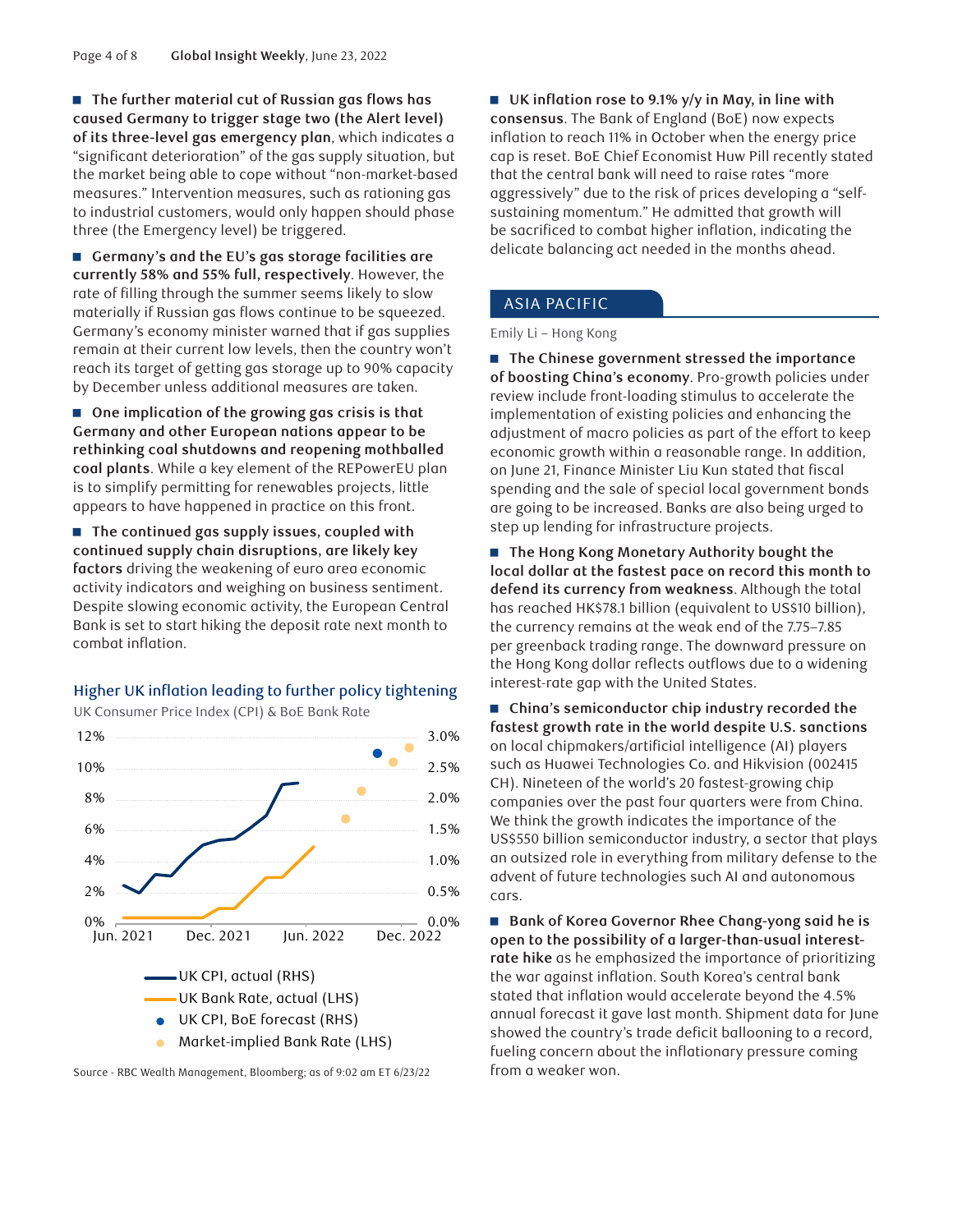# MARKET **Scorecard**

Data as of June 22, 2022

Equity returns do not include dividends, except for the Brazilian Ibovespa. Bond yields in local currencies. Copper Index data and U.S. fixed income returns as of Wednesday's close. Dollar Index measures USD vs. six major currencies. Currency rates reflect market convention (CAD/USD is the exception). Currency returns quoted in terms of the first currency in each pairing.

Examples of how to interpret currency data: CAD/USD 0.77 means 1 Canadian dollar will buy 0.77 U.S. dollar. CAD/USD -2.4% return means the Canadian dollar fell 2.4% vs. the U.S. dollar year to date. USD/JPY 136.25 means 1 U.S. dollar will buy 136.25 yen. USD/JPY 18.4% return means the U.S. dollar rose 18.4% vs. the yen year to date.

Source - Bloomberg; data as of 6/22/22 market close

| Equities (local currency)  | Level            | <b>MTD</b>         | <b>YTD</b>         | $1 \,\mathrm{yr}$    | 2 yr               |
|----------------------------|------------------|--------------------|--------------------|----------------------|--------------------|
| <b>S&amp;P 500</b>         | 3,759.89         | $-9.0%$            | $-21.1%$           | $-11.5%$             | 20.6%              |
| Dow Industrials (DJIA)     | 30,483.13        | $-7.6%$            | $-16.1%$           | $-10.2%$             | 17.1%              |
| Nasdag                     | 11,053.08        | $-8.5%$            | $-29.4%$           | $-22.5%$             | 9.9%               |
| Russell 2000               | 1,690.28         | $-9.3%$            | $-24.7%$           | $-26.4%$             | 17.9%              |
| S&P/TSX Comp               | 19,004.04        | $-8.3%$            | $-10.5%$           | $-5.9%$              | 22.5%              |
| FTSE All-Share             | 3,913.28         | $-6.9%$            | $-7.0%$            | $-3.3%$              | 13.1%              |
| STOXX Europe 600           | 405.74           | $-8.5%$            | $-16.8%$           | $-11.1%$             | 11.9%              |
| <b>EURO STOXX 50</b>       | 3,464.64         | $-8.6%$            | $-19.4%$           | $-16.0%$             | 6.9%               |
| Hang Seng                  | 21,008.34        | $-1.9%$            | $-10.2%$           | $-25.8%$             | $-14.3%$           |
| Shanghai Comp              | 3,267.20         | 2.5%               | $-10.2%$           | $-8.2%$              | 10.2%              |
| Nikkei 225                 | 26,149.55        | $-4.1%$            | $-9.2%$            | $-9.5%$              | 16.5%              |
| India Sensex               | 51,822.53        | $-6.7%$            | $-11.0%$           | $-1.5%$              | 48.4%              |
| Singapore Straits Times    | 3,093.31         | $-4.3%$            | $-1.0%$            | $-0.5%$              | 17.6%              |
| Brazil Ibovespa            | 99,522.32        | $-10.6%$           | $-5.1%$            | $-22.7%$             | 4.4%               |
| Mexican Bolsa IPC          | 47,144.36        | $-8.9%$            | $-11.5%$           | $-6.0%$              | 23.7%              |
| Gov't bonds (bps change)   | Yield            | <b>MTD</b>         | <b>YTD</b>         | 1 yr                 | $2 \, yr$          |
| U.S. 10-Yr Treasury        | 3.156%           | 31.2               | 164.6              | 169.3                | 244.8              |
| Canada 10-Yr               | 3.417%           | 52.6               | 199.1              | 201.2                | 287.3              |
| <b>UK 10-Yr</b>            | 2.499%           | 39.8               | 152.8              | 171.9                | 230.6              |
| Germany 10-Yr              | 1.638%           | 51.6               | 181.5              | 180.2                | 207.7              |
| Fixed income (returns)     | Yield            | <b>MTD</b>         | <b>YTD</b>         | 1 yr                 | 2 yr               |
| U.S. Aggregate             | 3.98%            | $-3.2%$            | $-11.8%$           | $-11.6%$             | $-11.9%$           |
| U.S. Investment-Grade Corp | 4.85%            | $-3.9%$            | $-15.3%$           | $-14.9%$             | $-12.3%$           |
| U.S. High-Yield Corp       | 8.50%            | $-5.3%$            | $-12.9%$           | $-11.0%$             | 0.5%               |
| Commodities (USD)          | Price            | <b>MTD</b>         | <b>YTD</b>         | 1 yr                 | $2 \overline{yr}$  |
| Gold (spot \$/oz)          | 1,837.48         | 0.0%               | 0.5%               | 3.3%                 | 4.7%               |
| Silver (spot \$/oz)        | 21.42            | $-0.6%$            | $-8.1%$            | $-16.9%$             | 20.9%              |
| Copper (\$/metric ton)     | 8,995.49         | $-4.8%$            | $-7.6%$            | $-3.0%$              | 53.5%              |
| Oil (WTI spot/bbl)         | 107.69           | $-6.1%$            | 39.9%              | 47.4%                | 166.2%             |
| Oil (Brent spot/bbl)       | 110.74           | $-9.9%$            | 42.4%              | 48.0%                | 157.1%             |
| Natural Gas (\$/mmBtu)     | 6.82             | $-16.3%$           | 82.7%              | 109.2%               | 309.6%             |
| <b>Currencies</b>          | Rate             | <b>MTD</b>         | <b>YTD</b>         | 1 <sub>yr</sub>      | 2 yr               |
| U.S. Dollar Index          | 104.2070         | 2.4%               | 8.9%               | 13.6%                | 7.4%               |
| CAD/USD                    | 0.7725           | $-2.3%$            | $-2.4%$            | $-4.9%$              | 4.5%               |
| USD/CAD<br>EUR/USD         | 1.2944<br>1.0566 | 2.3%               | 2.4%               | 5.2%                 | $-4.3%$            |
| GBP/USD                    | 1.2267           | $-1.6%$<br>$-2.7%$ | $-7.1%$<br>$-9.3%$ | $-11.5%$<br>$-12.1%$ | $-6.2%$<br>$-1.6%$ |
| AUD/USD                    | 0.6931           | $-3.4%$            | $-4.6%$            | $-8.2%$              | 0.3%               |
| USD/JPY                    | 136.2500         | 5.9%               | 18.4%              | 23.1%                | 27.4%              |
| EUR/JPY                    | 143.9600         | 4.2%               | 10.0%              | 9.0%                 | 19.6%              |
| EUR/GBP                    | 0.8613           | 1.1%               | 2.4%               | 0.6%                 | $-4.6%$            |
| EUR/CHF                    | 1.0162           | $-1.3%$            | $-2.1%$            | $-7.3%$              | $-4.8%$            |
| USD/SGD                    | 1.3871           | 1.3%               | 2.8%               | 3.2%                 | $-0.4%$            |
| USD/CNY                    | 6.7023           | 0.5%               | 5.4%               | 3.4%                 | $-5.2%$            |
| USD/MXN                    | 20.0444          | 2.0%               | $-2.4%$            | $-1.5%$              | $-11.0%$           |
| USD/BRL                    | 5.1817           | 9.5%               | $-7.1%$            | 4.5%                 | $-1.4%$            |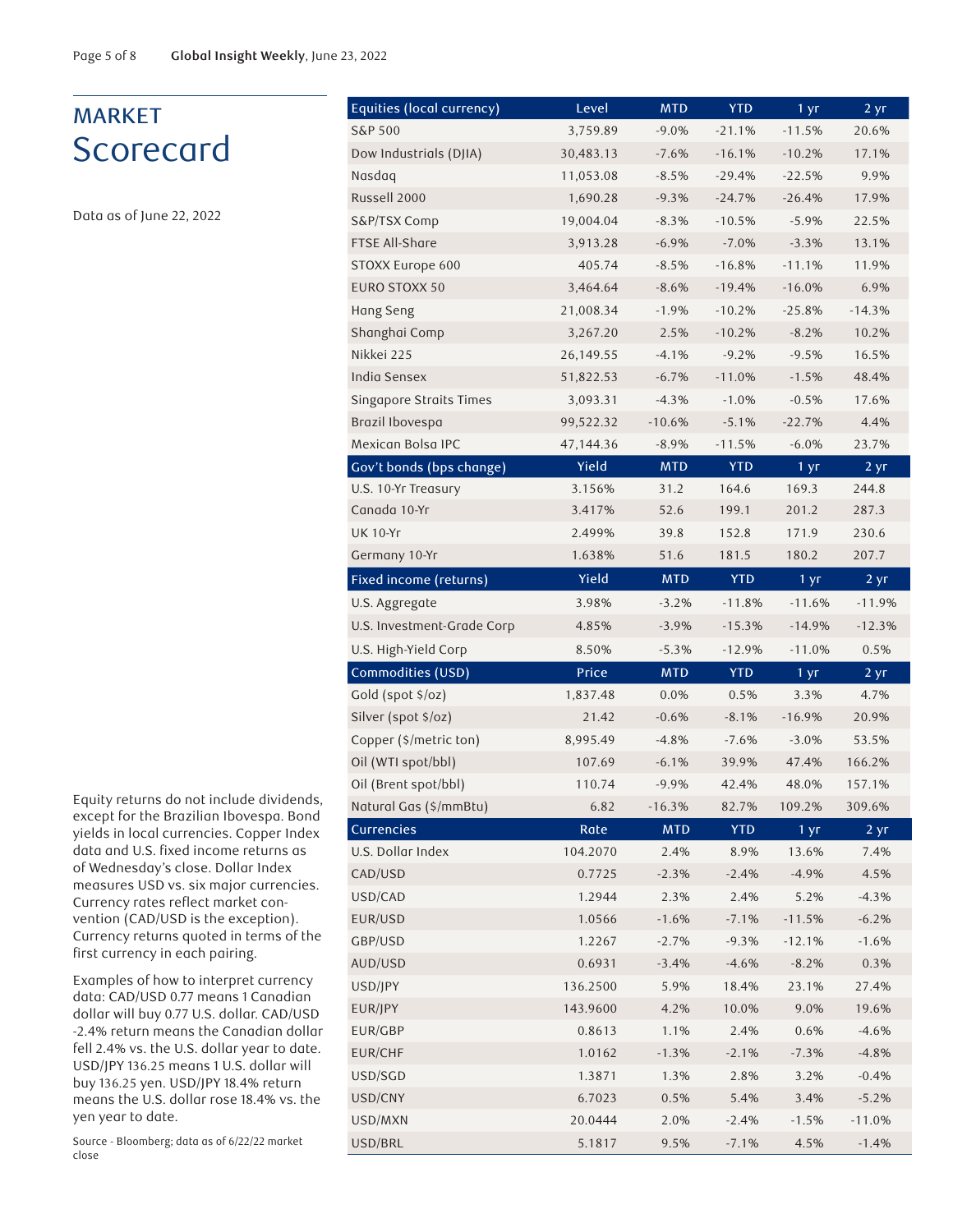# **Authors**

**Kelly Bogdanova – San Francisco, United States**  kelly.bogdanova@rbc.com; RBC Capital Markets, LLC

**Atul Bhatia, CFA – Minneapolis, United States**  atul.bhatia@rbc.com; RBC Capital Markets, LLC

**Luis Castillo – Toronto, Canada**  luis.castillo@rbccm.com; RBC Dominion Securities Inc.

**Simon Jones – Toronto, Canada**  simon.jones@rbccm.com; RBC Dominion Securities Inc.

**Rufaro Chiriseri, CFA – London, United Kingdom** 

rufaro.chiriseri@rbc.com; RBC Europe Limited

#### **Thomas McGarrity, CFA – London, United Kingdom**

thomas.mcgarrity@rbc.com; RBC Europe Limited

#### **Emily Li – Hong Kong, China**

emily.c.li@rbc.com; RBC Investment Services (Asia) Limited

# **Disclosures and Disclaimer**

#### **Analyst Certification**

All of the views expressed in this report accurately reflect the personal views of the responsible analyst(s) about any and all of the subject securities or issuers. No part of the compensation of the responsible analyst(s) named herein is, or will be, directly or indirectly, related to the specific recommendations or views expressed by the responsible analyst(s) in this report.

#### **Important Disclosures**

In the U.S., RBC Wealth Management operates as a division of RBC Capital Markets, LLC. In Canada, RBC Wealth Management includes, without limitation, RBC Dominion Securities Inc., which is a foreign affiliate of RBC Capital Markets, LLC. This report has been prepared by RBC Capital Markets, LLC which is an indirect wholly-owned subsidiary of the Royal Bank of Canada and, as such, is a related issuer of Royal Bank of Canada.

#### **Non-U.S. Analyst Disclosure**

One or more research analysts involved in the preparation of this report (i) may not be registered/qualified as research analysts with the NYSE and/or FINRA and (ii) may not be associated persons of the RBC Wealth Management and therefore may not be subject to FINRA Rule 2241 restrictions on communications with a subject company, public appearances and trading securities held by a research analyst account.

In the event that this is a compendium report (covers six or more companies), RBC Wealth Management may choose to provide important disclosure information by reference. To access current disclosures, clients should refer to [https://www.rbccm.com/GLDisclosure/PublicWeb/](https://www.rbccm.com/GLDisclosure/PublicWeb/DisclosureLookup.aspx?EntityID=2) [DisclosureLookup.aspx?EntityID=2](https://www.rbccm.com/GLDisclosure/PublicWeb/DisclosureLookup.aspx?EntityID=2) to view disclosures regarding RBC Wealth Management and its affiliated firms. Such information is also available upon request to RBC Wealth Management Publishing, 250 Nicollet Mall, Suite 1800, Minneapolis, MN 55401-1931.

#### **RBC Capital Markets Distribution of Ratings**

For the purpose of ratings distributions, regulatory rules require member firms to assign ratings to one of three rating categories – Buy, Hold/Neutral, or Sell – regardless of a firm's own rating categories. Although RBC Capital Markets' ratings of Outperform (O), Sector Perform (SP), and Underperform (U) most closely correspond to Buy, Hold/Neutral and Sell, respectively, the meanings are not the same because RBC Capital Markets ratings are determined on a relative basis.

# **Distribution of ratings – RBC Capital Markets Equity Research**

As of March 31, 2022

|                       |       |         | Investment Banking<br>Services Provided<br>During Past 12<br>Months |         |
|-----------------------|-------|---------|---------------------------------------------------------------------|---------|
| Rating                | Count | Percent | Count                                                               | Percent |
| Buy [Outperform]      | 841   | 57.68   | 330                                                                 | 39.24   |
| Hold [Sector Perform] | 569   | 39.03   | 172                                                                 | 30.23   |
| Sell [Underperform]   | 48    | 3.29    | 3                                                                   | 6.25    |

# **Explanation of RBC Capital Markets Equity Rating System**

An analyst's "sector" is the universe of companies for which the analyst provides research coverage. Accordingly, the rating assigned to a particular stock represents solely the analyst's view of how that stock will perform over the next 12 months relative to the analyst's sector average.

**Ratings: Outperform (O):** Expected to materially outperform sector average over 12 months. **Sector Perform (SP):** Returns expected to be in line with sector average over 12 months. **Underperform (U):** Returns expected to be materially below sector average over 12 months. **Restricted (R):** RBC policy precludes certain types of communications, including an investment recommendation, when RBC is acting as an advisor in certain merger or other strategic transactions and in certain other circumstances. **Not Rated (NR):** The rating, price targets and estimates have been removed due to applicable legal, regulatory or policy constraints which may include when RBC Capital Markets is acting in an advisory capacity involving the company.

As of March 31, 2020, RBC Capital Markets discontinued its Top Pick rating. Top Pick rated securities represented an analyst's best idea in the sector; expected to provide significant absolute returns over 12 months with a favorable risk-reward ratio. Top Pick rated securities have been reassigned to RBC Capital Markets' Outperform rated securities category, which are securities expected to materially outperform sector average over 12 months.

**Risk Rating:** The **Speculative** risk rating reflects a security's lower level of financial or operating predictability, illiquid share trading volumes, high balance sheet leverage, or limited operating history that result in a higher expectation of financial and/or stock price volatility.

#### **Valuation and Risks to Rating and Price Target**

When RBC Capital Markets assigns a value to a company in a research report, FINRA Rules and NYSE Rules (as incorporated into the FINRA Rulebook) require that the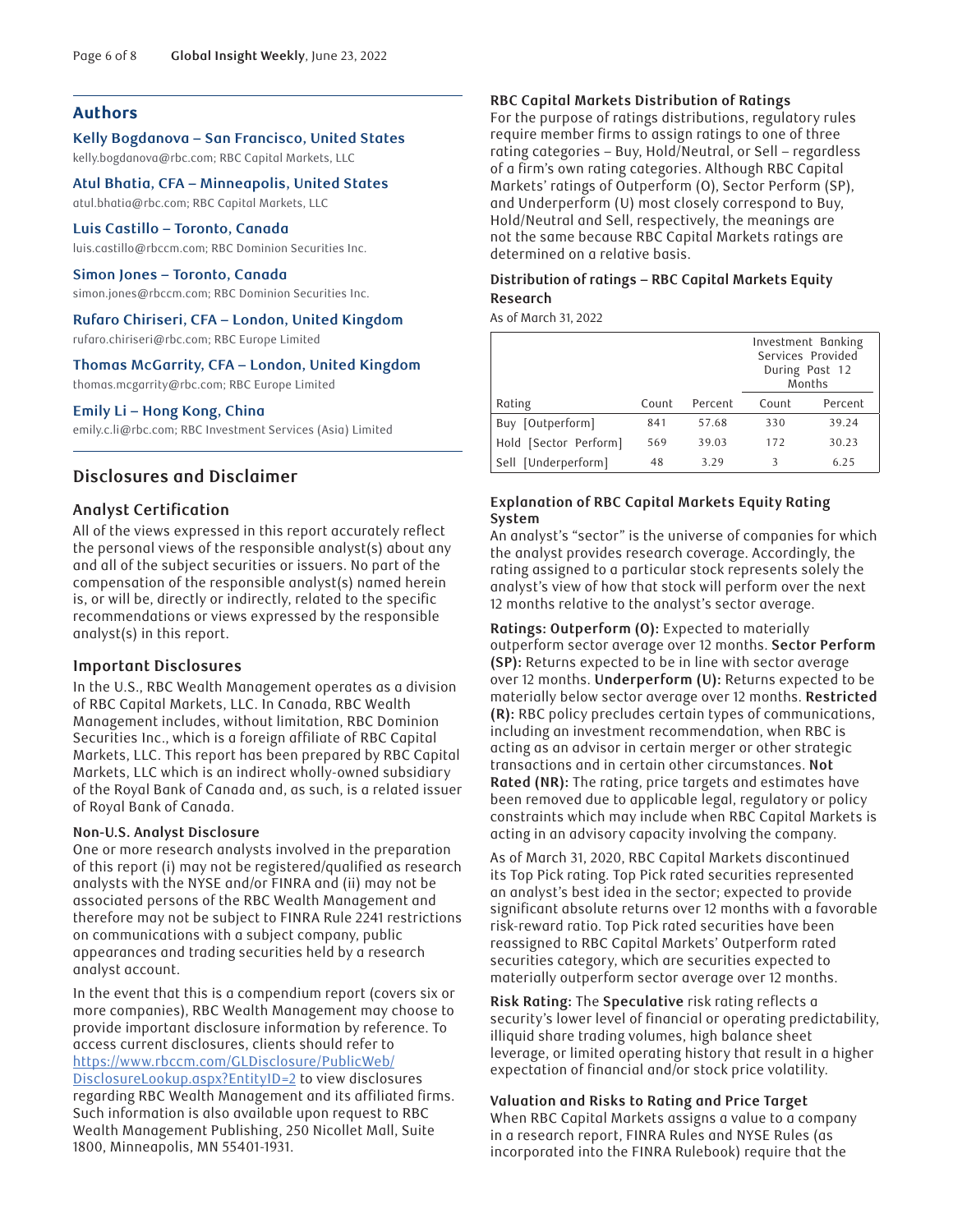basis for the valuation and the impediments to obtaining that valuation be described. Where applicable, this information is included in the text of our research in the sections entitled "Valuation" and "Risks to Rating and Price Target", respectively.

The analyst(s) responsible for preparing this research report have received (or will receive) compensation that is based upon various factors, including total revenues of RBC Capital Markets, and its affiliates, a portion of which are or have been generated by investment banking activities of RBC Capital Markets and its affiliates.

# **Other Disclosures**

Prepared with the assistance of our national research sources. RBC Wealth Management prepared this report and takes sole responsibility for its content and distribution. The content may have been based, at least in part, on material provided by our third-party correspondent research services. Our third-party correspondent has given RBC Wealth Management general permission to use its research reports as source materials, but has not reviewed or approved this report, nor has it been informed of its publication. Our third-party correspondent may from time to time have long or short positions in, effect transactions in, and make markets in securities referred to herein. Our third-party correspondent may from time to time perform investment banking or other services for, or solicit investment banking or other business from, any company mentioned in this report.

RBC Wealth Management endeavors to make all reasonable efforts to provide research simultaneously to all eligible clients, having regard to local time zones in overseas jurisdictions. In certain investment advisory accounts, RBC Wealth Management or a designated third party will act as overlay manager for our clients and will initiate transactions in the securities referenced herein for those accounts upon receipt of this report. These transactions may occur before or after your receipt of this report and may have a short-term impact on the market price of the securities in which transactions occur. RBC Wealth Management research is posted to our proprietary Web sites to ensure eligible clients receive coverage initiations and changes in rating, targets, and opinions in a timely manner. Additional distribution may be done by sales personnel via e-mail, fax, or regular mail. Clients may also receive our research via third-party vendors. Please contact your RBC Wealth Management Financial Advisor for more information regarding RBC Wealth Management research.

**Conflicts Disclosure:** RBC Wealth Management is registered with the Securities and Exchange Commission as a broker/dealer and an investment adviser, offering both brokerage and investment advisory services. RBC Wealth Management's Policy for Managing Conflicts of Interest in Relation to Investment Research is available from us on our website at [https://www.rbccm.com/GLDisclosure/](https://www.rbccm.com/GLDisclosure/PublicWeb/DisclosureLookup.aspx?EntityID=2) [PublicWeb/DisclosureLookup.aspx?EntityID=2.](https://www.rbccm.com/GLDisclosure/PublicWeb/DisclosureLookup.aspx?EntityID=2) Conflicts of interests related to our investment advisory business can be found in Part 2A Appendix 1 of the Firm's Form ADV or the RBC Advisory Programs Disclosure Document. Copies of any of these documents are available upon request through your Financial Advisor. We reserve the right to amend or

supplement this policy, Part 2A Appendix 1 of the Form ADV, or the RBC Advisory Programs Disclosure Document at any time.

The authors are employed by one of the following entities: RBC Wealth Management USA, a division of RBC Capital Markets, LLC, a securities broker-dealer with principal offices located in Minnesota and New York, USA; by RBC Dominion Securities Inc., a securities broker-dealer with principal offices located in Toronto, Canada; by RBC Investment Services (Asia) Limited, a subsidiary of RBC Dominion Securities Inc., a securities broker-dealer with principal offices located in Hong Kong, China; by Royal Bank of Canada, Singapore Branch, a licensed wholesale bank with its principal office located in Singapore; and by RBC Europe Limited, a licensed bank with principal offices located in London, United Kingdom.

# **Research Resources**

This document is produced by the Global Portfolio Advisory Committee within RBC Wealth Management's Portfolio Advisory Group. The RBC WM Portfolio Advisory Group provides support related to asset allocation and portfolio construction for the firm's Investment Advisors / Financial Advisors who are engaged in assembling portfolios incorporating individual marketable securities. The Committee leverages the broad market outlook as developed by the RBC Investment Strategy Committee, providing additional tactical and thematic support utilizing research from the RBC Investment Strategy Committee, RBC Capital Markets, and third-party resources.

# **Third-party Disclaimers**

The Global Industry Classification Standard ("GICS") was developed by and is the exclusive property and a service mark of MSCI Inc. ("MSCI") and Standard & Poor's Financial Services LLC ("S&P") and is licensed for use by RBC. Neither MSCI, S&P, nor any other party involved in making or compiling the GICS or any GICS classifications makes any express or implied warranties or representations with respect to such standard or classification (or the results to be obtained by the use thereof), and all such parties hereby expressly disclaim all warranties of originality, accuracy, completeness, merchantability and fitness for a particular purpose with respect to any of such standard or classification. Without limiting any of the foregoing, in no event shall MSCI, S&P, any of their affiliates or any third party involved in making or compiling the GICS or any GICS classifications have any liability for any direct, indirect, special, punitive, consequential or any other damages (including lost profits) even if notified of the possibility of such damages.

# **Disclaimer**

The information contained in this report has been compiled by RBC Wealth Management, a division of RBC Capital Markets, LLC, from sources believed to be reliable, but no representation or warranty, express or implied, is made by Royal Bank of Canada, RBC Wealth Management, its affiliates or any other person as to its accuracy, completeness or correctness. All opinions and estimates contained in this report constitute RBC Wealth Management's judgment as of the date of this report, are subject to change without notice and are provided in good faith but without legal responsibility. Past performance is not a guide to future performance, future returns are not guaranteed, and a loss of original capital may occur. Every province in Canada, state in the U.S., and most countries throughout the world have their own laws regulating the types of securities and other investment products which may be offered to